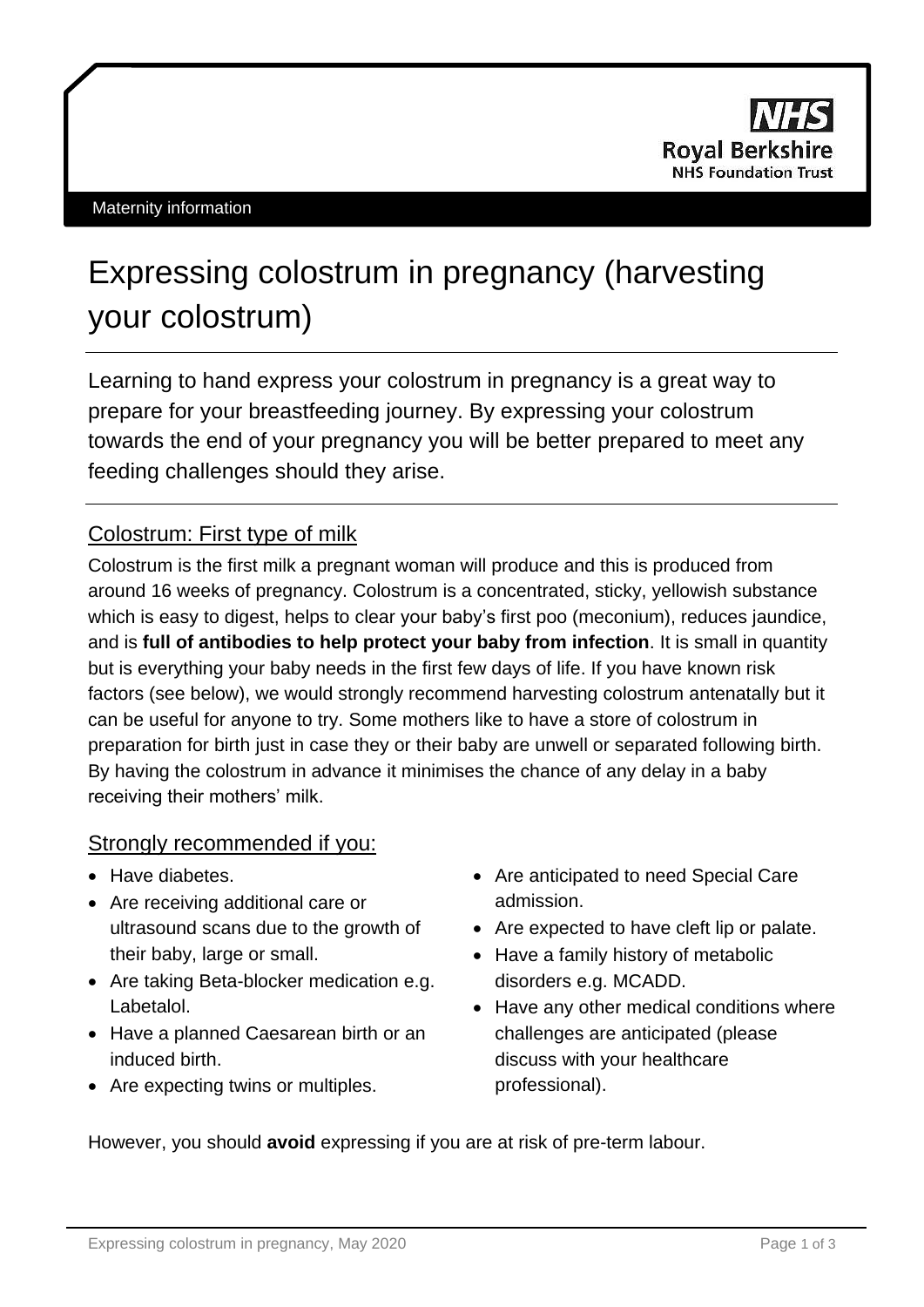#### How can I express my colostrum?

You can begin expressing by hand (more effective at capturing your milk than by using a pump) a few times a day from 36 weeks of pregnancy (or before by arrangement). It helps to be warm and relaxed – practice in the shower/bath or when watching a funny film or TV show when you first try. Ensure your hands are washed then massage your breast to aid the flow. Then cup your breast and place your thumb and finger about 2-3cm from the base of the nipple. Using your thumb and fingers in a C shape, apply gentle pressure, and build up a rhythm, pressing holding and releasing. Repeat this again and again, avoiding sliding your fingers over your skin. Collect any colostrum (droplets at first) on a clean sterile teaspoon, (you can sterilise this by immersing in boiling water for 10mins). When the flow slows, rotate your thumb and forefinger around the breast and repeat. If you do not see any colostrum, try widening, or narrowing, your thumb and forefinger and /or push back into your chest wall and then press hold and release as before.

If no colostrum is expressed it does not mean that there is no colostrum it just means that on that occasion the colostrum was not let-down. If that happens, try at a different time of day or on a different day.

Store your 'harvested colostrum' in a freezer in small sterile containers to bring in once your baby is born. For high risk cases the hospital can provide you with a small pot which you can freeze and add to in a layer effect. Store in your freezer, in a see-through bag, label with your full name, date of birth and date of expression. When coming into hospital, bring some in, in an insulated cool bag with ice packs, and let the midwives know so it can be placed in our freezer. Remember to take it home again if it's not needed.

If you are interested in expressing during pregnancy, please speak to your community midwife, and to find out more:

- Watch the infant feeding class currently available onYouTube.com "Pregnancy Feeding workshop" and take a look at the other short videos so that you can build a relationship with your baby
- Read the 'Off to the best start' leaflet [\(https://www.unicef.org.uk/babyfriendly/baby](https://www.unicef.org.uk/babyfriendly/baby-friendly-resources/leaflets-and-posters/off-to-the-best-start/)[friendly-resources/leaflets-and-posters/off-to-the-best-start/\)](https://www.unicef.org.uk/babyfriendly/baby-friendly-resources/leaflets-and-posters/off-to-the-best-start/)
- Take a look at these expressing videos : [https://www.unicef.org.uk/babyfriendly/baby](https://www.unicef.org.uk/babyfriendly/baby-friendly-resources/video/hand-expression/)[friendly-resources/video/hand-expression/](https://www.unicef.org.uk/babyfriendly/baby-friendly-resources/video/hand-expression/)
- Global Health media one on you tube: <https://www.youtube.com/watch?v=axQi5PqRZ0M>
- Follow the links on the M&B app: "Getting ready for Birth…. Thinking about feeding your baby...Hand Expressing before your baby is born"
- Watch our videos on the Royal Berkshire Maternity Facebook® page.

Hand expressing in pregnancy can be a great tool for you to prepare for breastfeeding. However, if you do not wish to express please rest assured that it is not vital to successful breastfeeding. Also, if you try hand expressing but do not obtain any colostrum this does not mean your body is not producing any, nor does it mean your body won't be able to produce enough breast milk for your baby after birth.